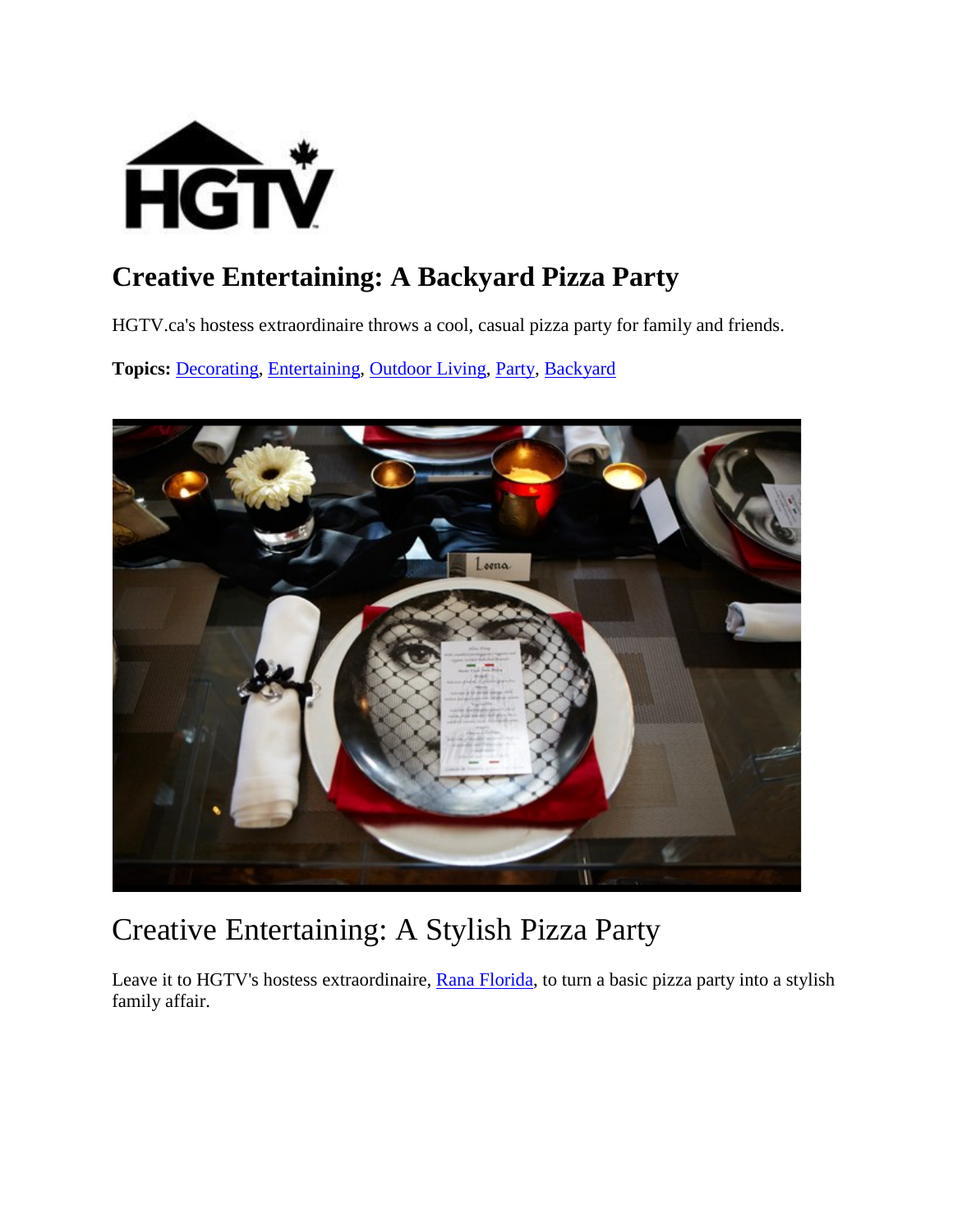

## Personalized Party Décor

Rana displayed old family photos for guests to enjoy.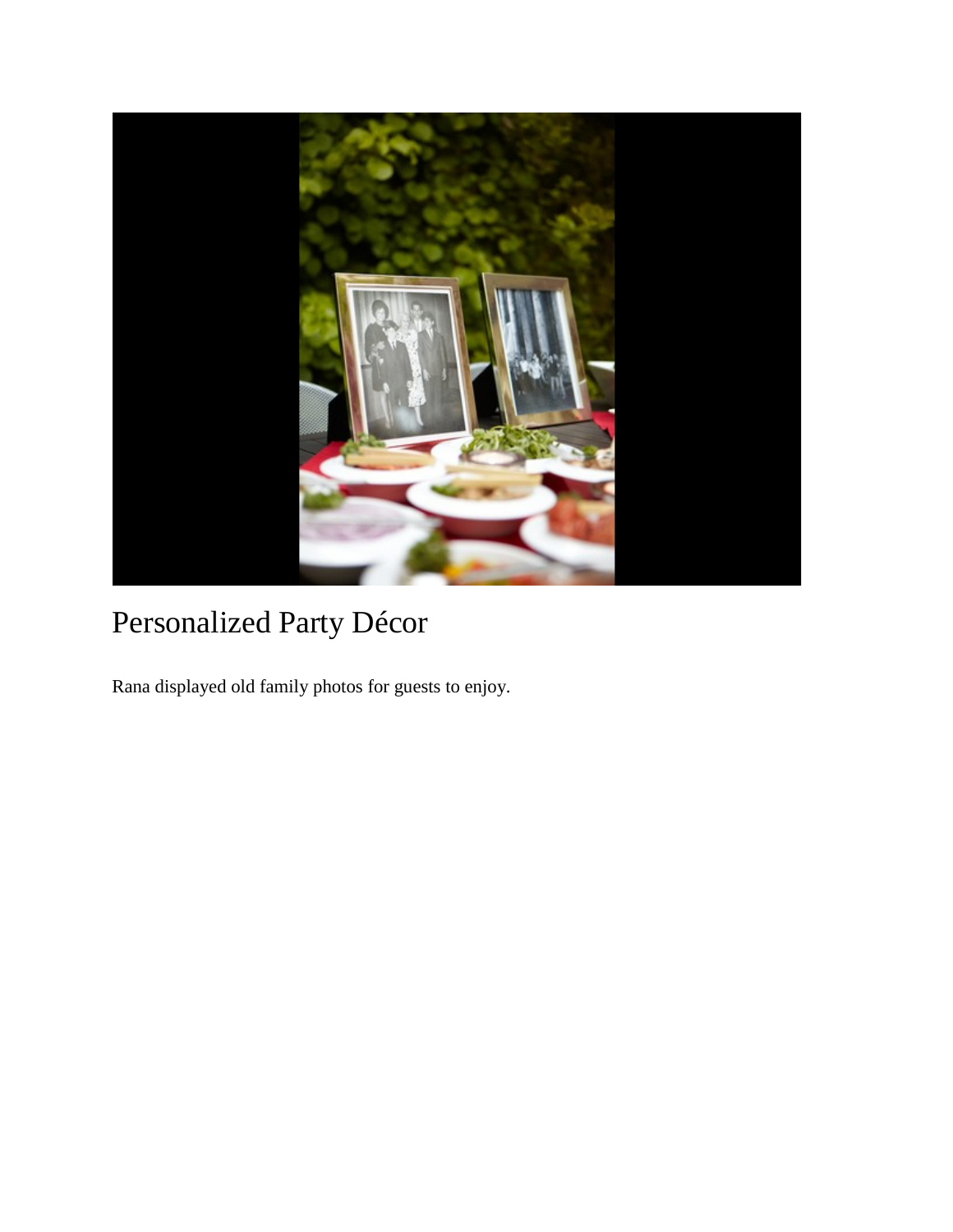

# Drink Up

Lemons are the theme at Rana's swanky fete.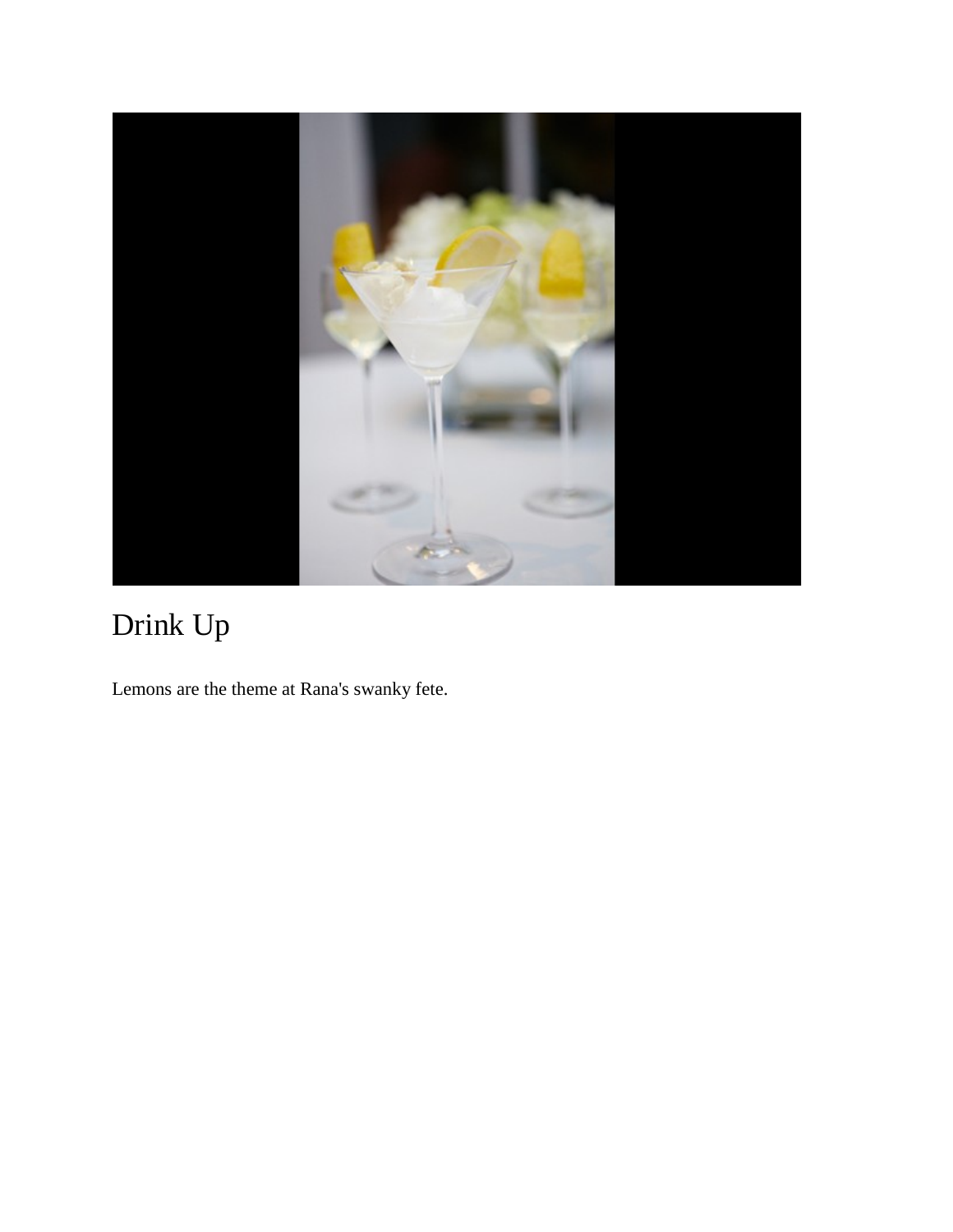

#### Classic Italian Beverages

Rana usually formal dining table makes exceptions for soda cans, classic San Pellegrino in delicious flavours.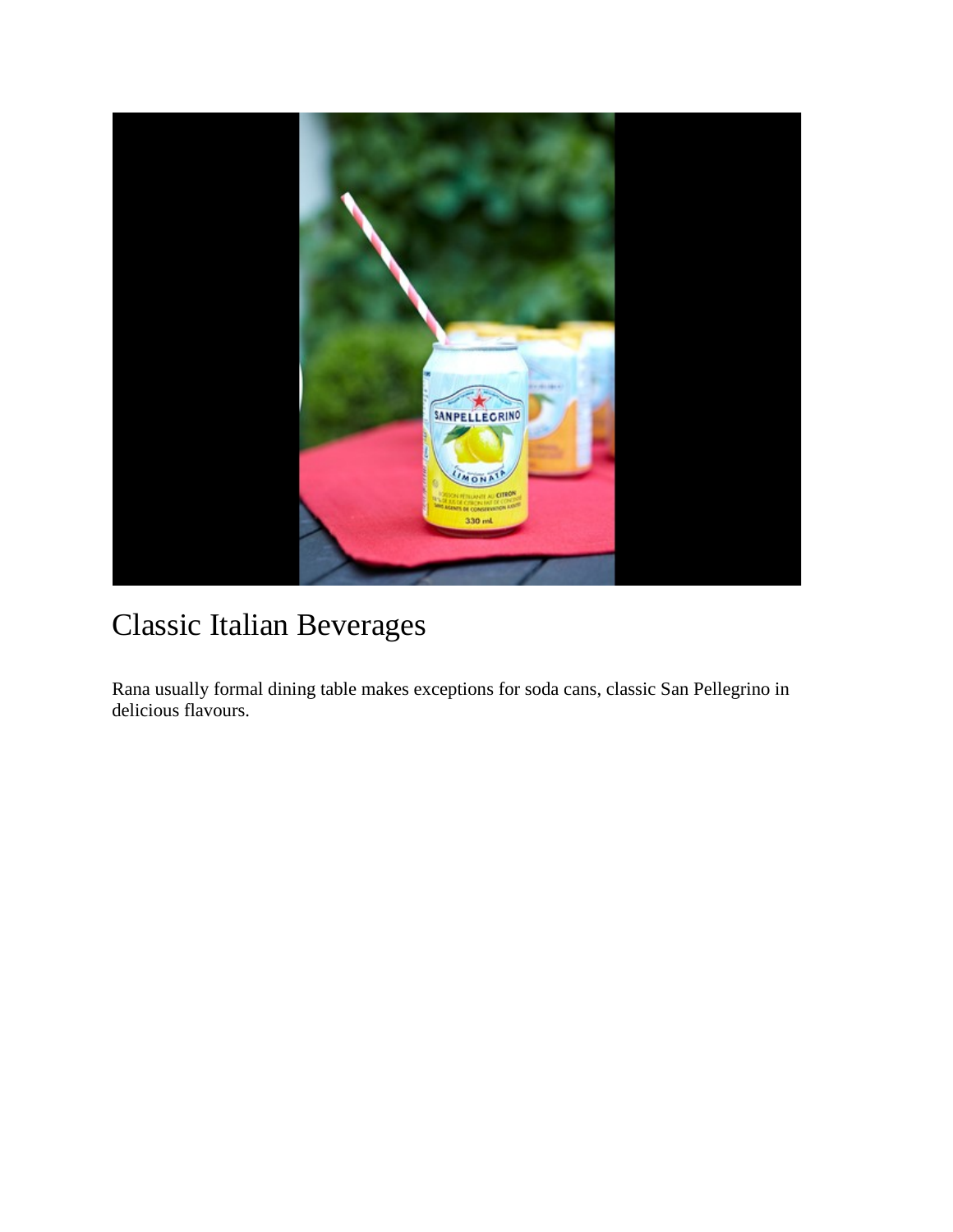

#### Classic Red and White Straws

Red and white are classic Italian colours, they remind us of checkered tablecloths from a local Italian resto.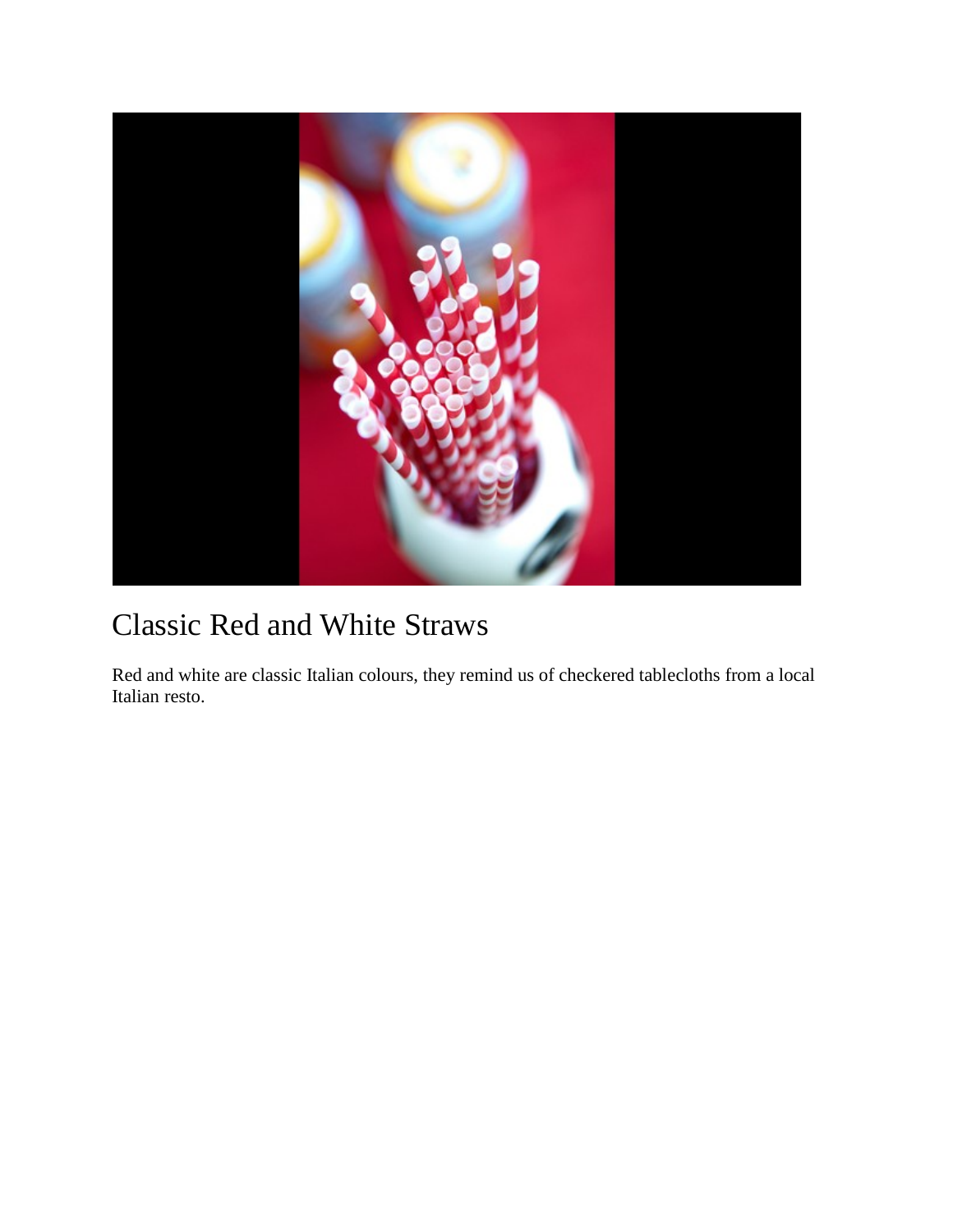

## Action-Packed Party

Rana's guests master the fine art of rolling and tossing pizza dough.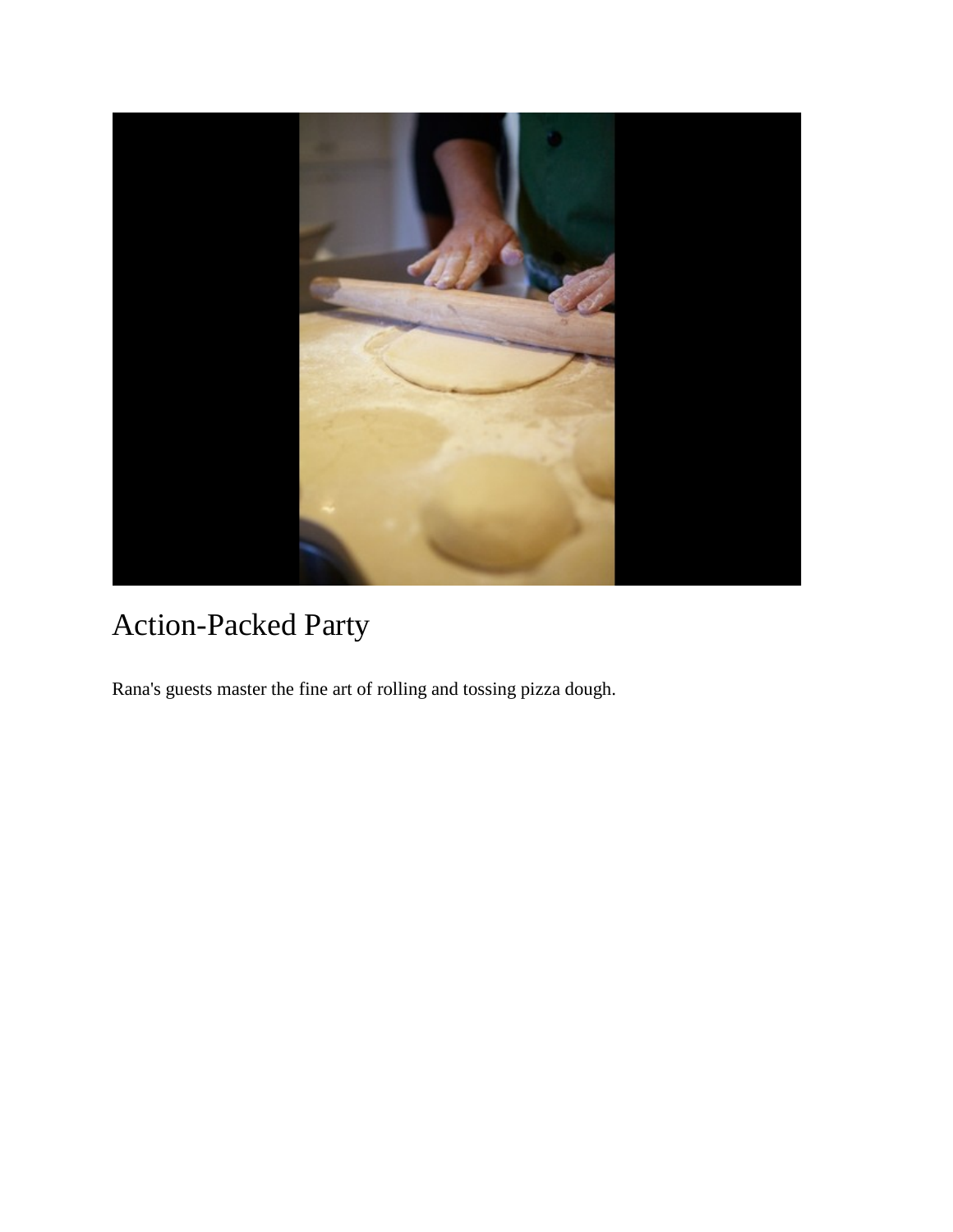

#### Personalized Pizzas

Making pizzas is sometimes more fun than eating, especially when guests can pick and choose their favourite toppings!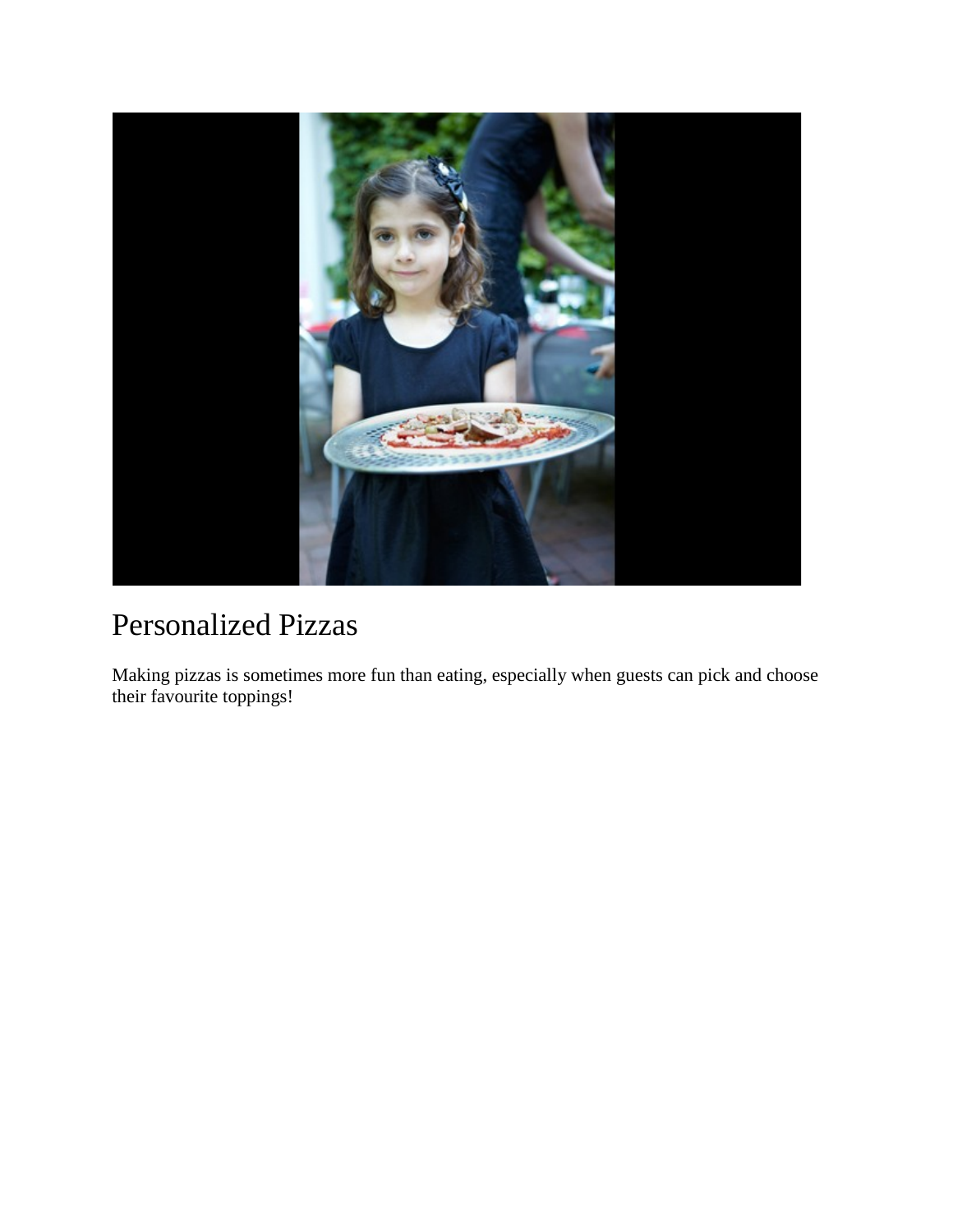

## Tasty Snacks

While pizzas baked, guests had plenty of snacks to nosh on.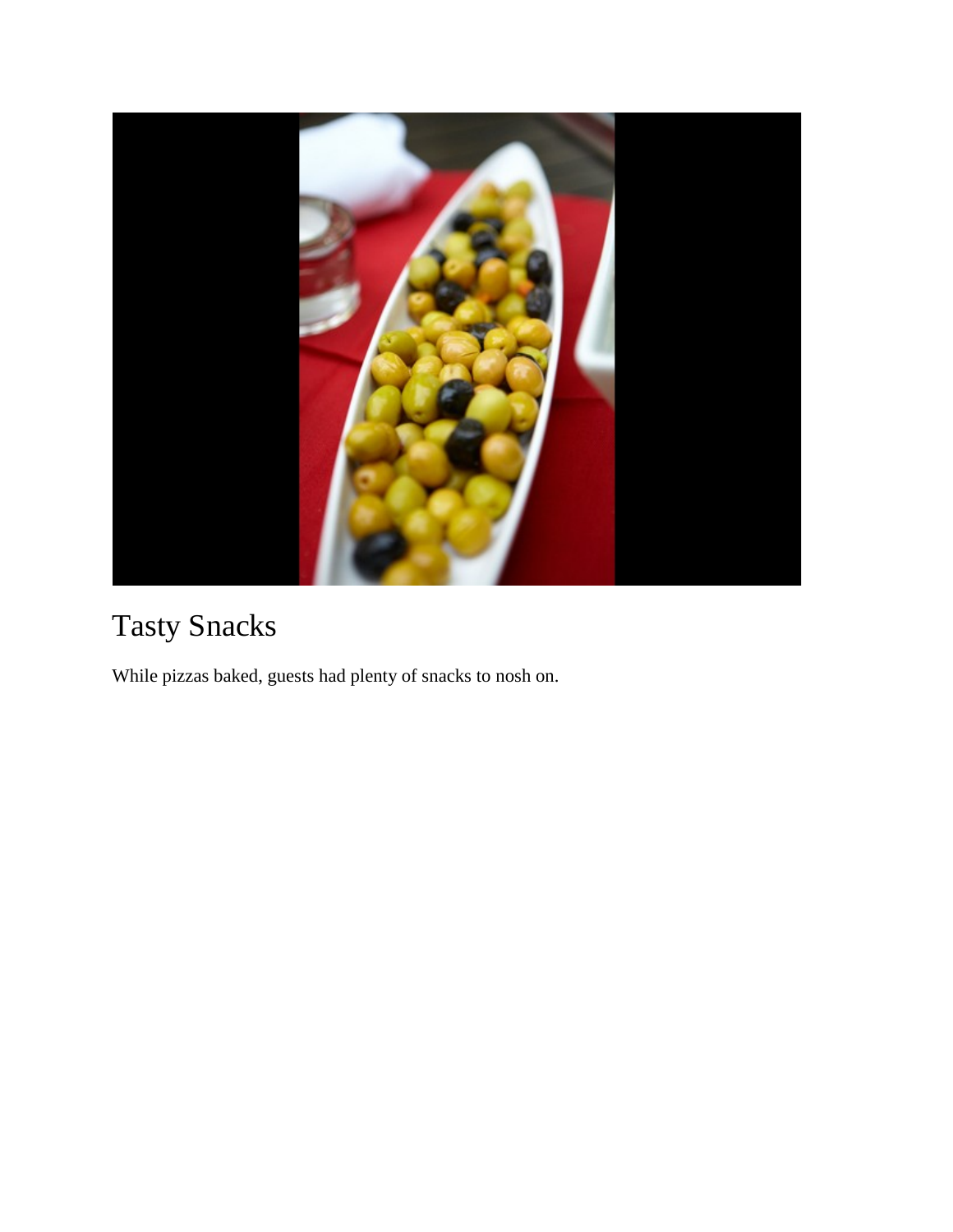

## Rana's Pizza Party

The tasty outcome.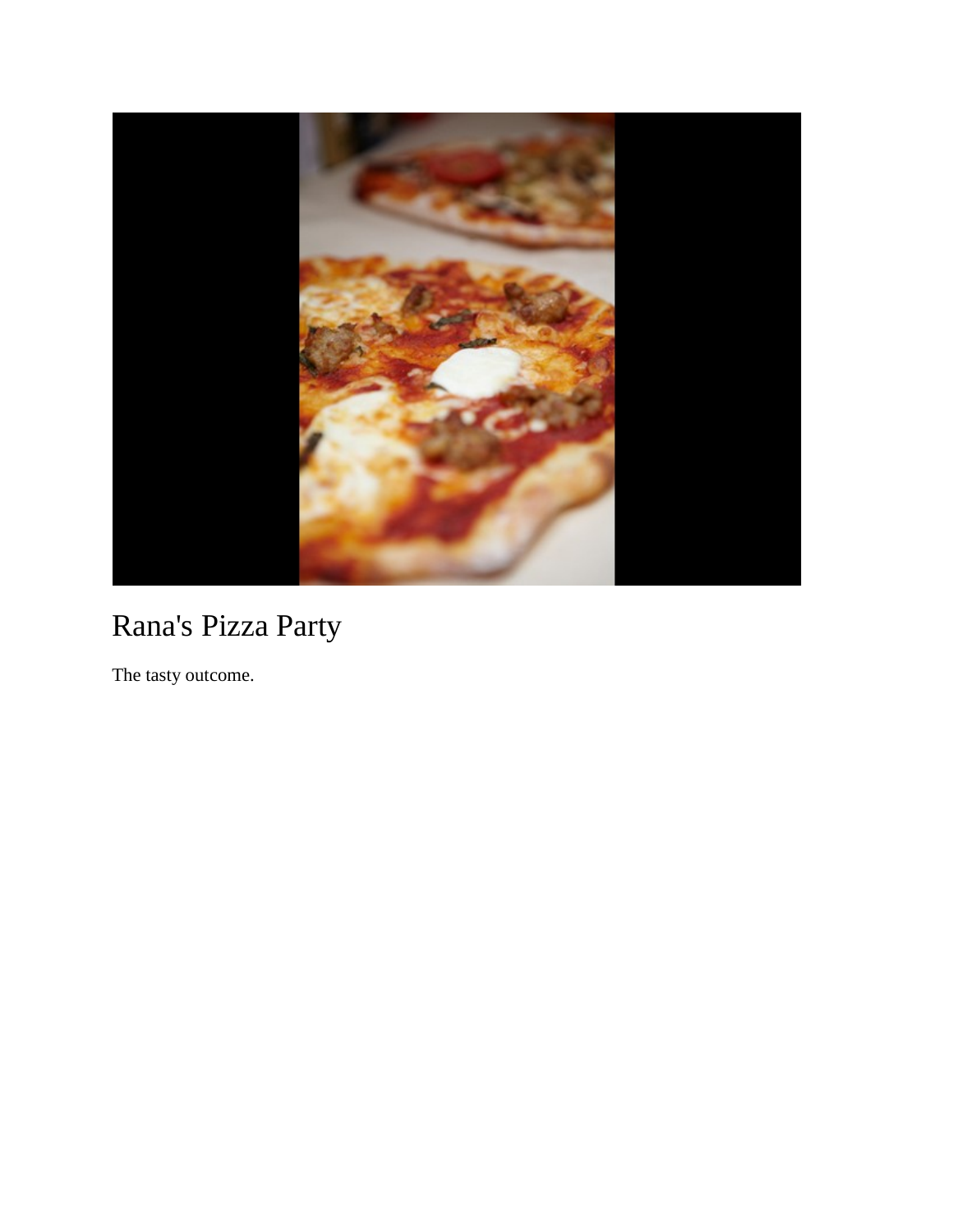

## Pizza Party Table Setting

Rana's table setting is cool and casual, perfect for a relaxed family party.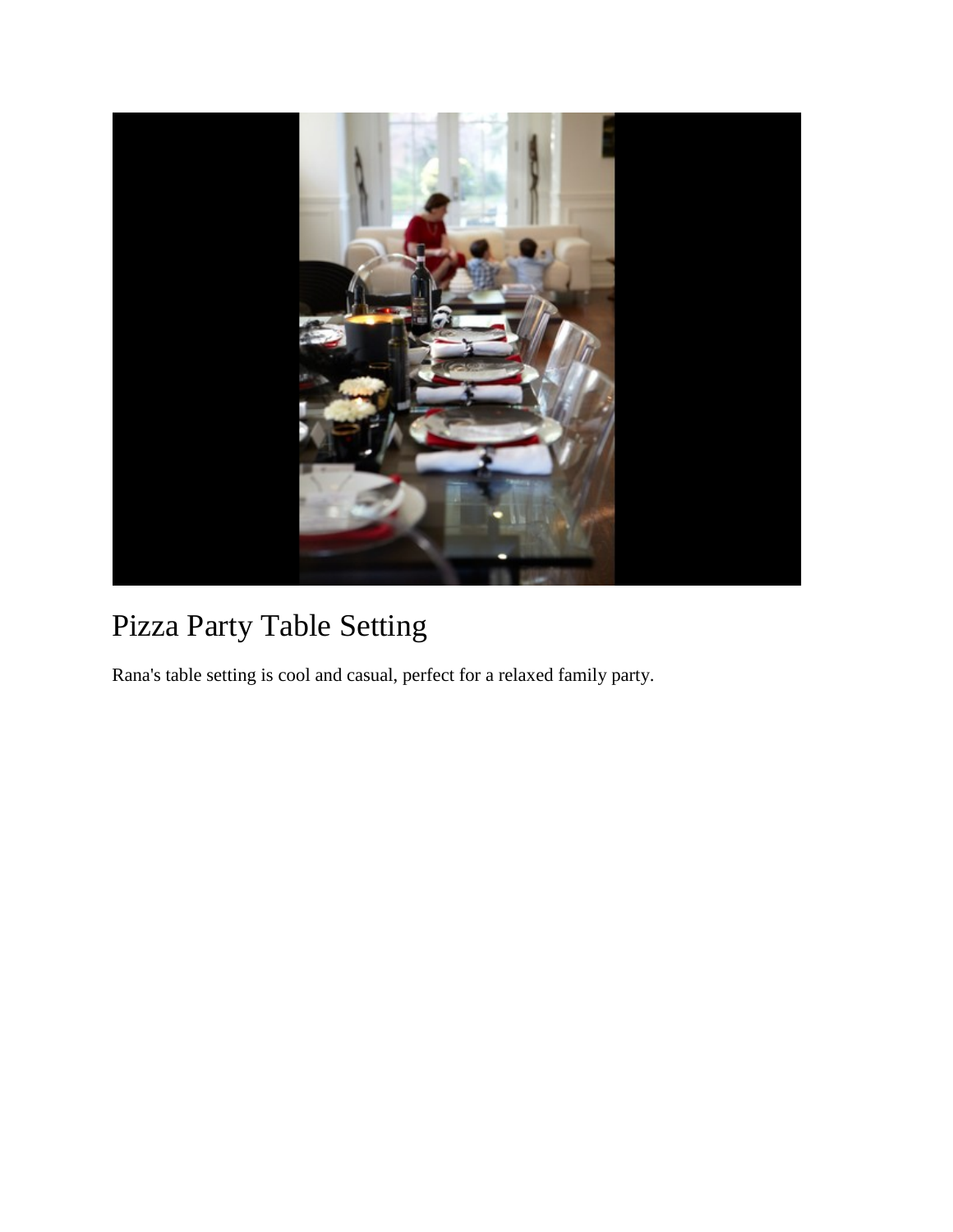

## Quirky Table Décor

Rana covers every gorgeous detail, right down to the salt and pepper shakers.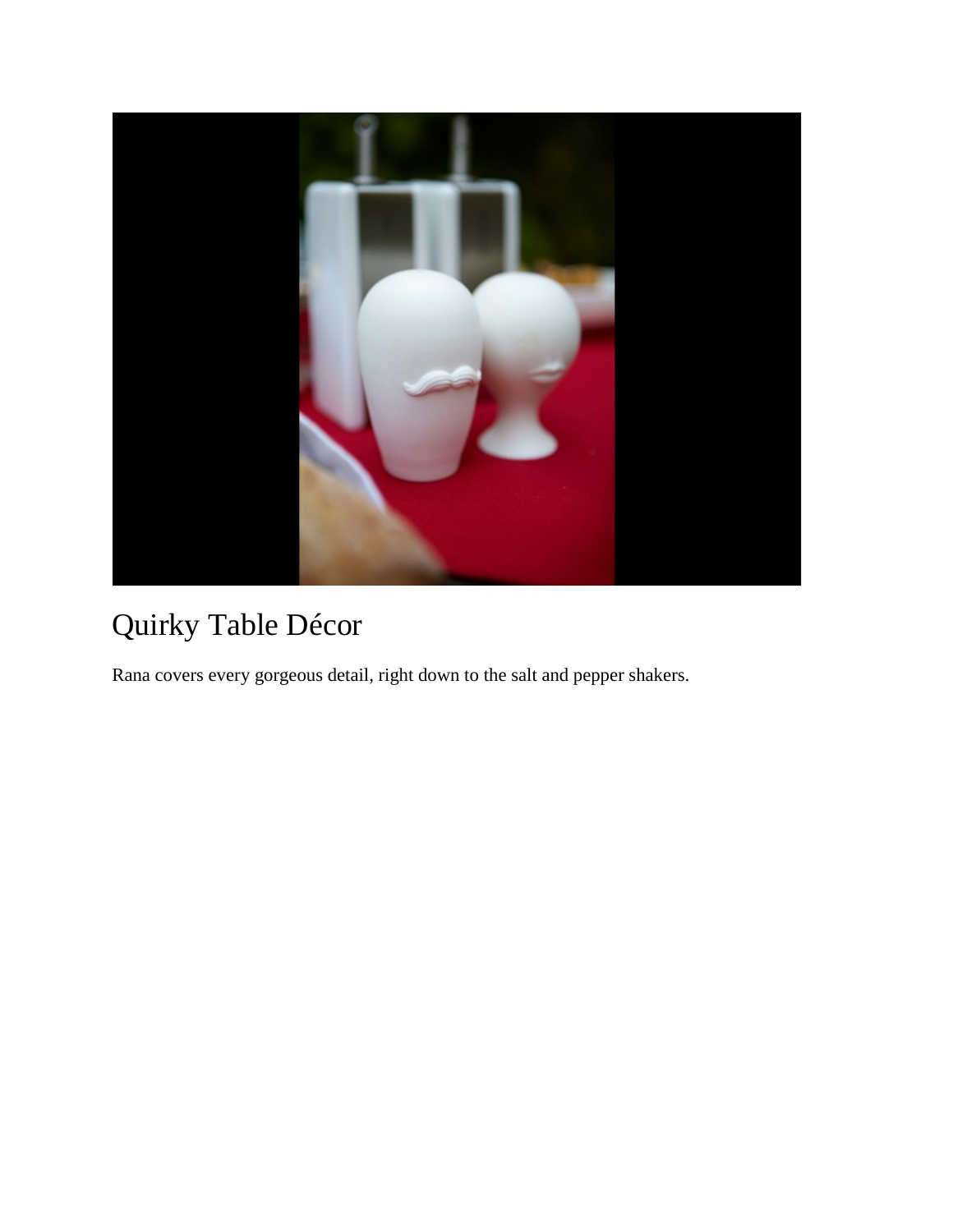

## Glamorous Details

No detail goes unnoticed on Rana's table, even the napkin rings are themed to match the decor.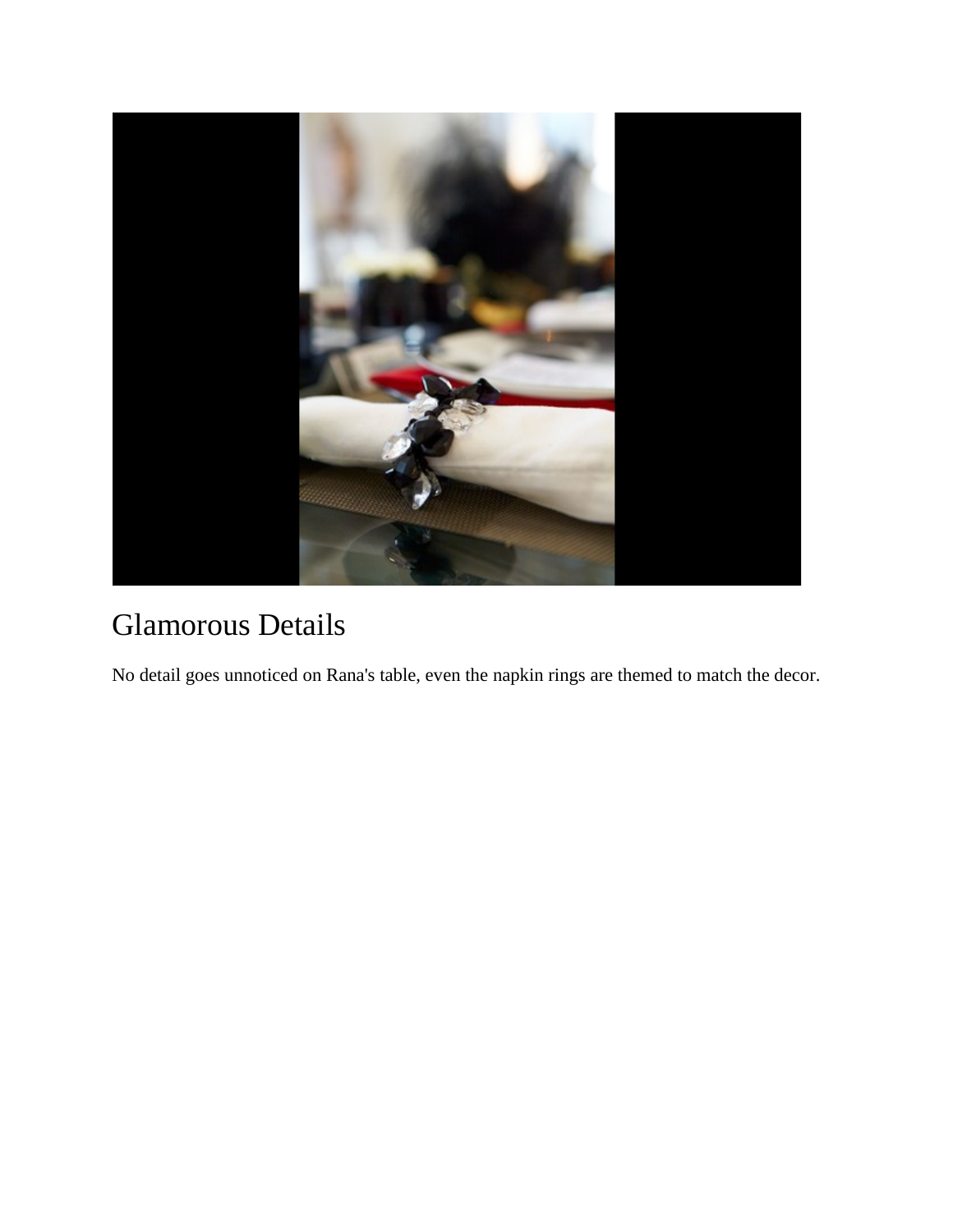

## A Toast to the Host

Rana and guests toast to their delicious meal.